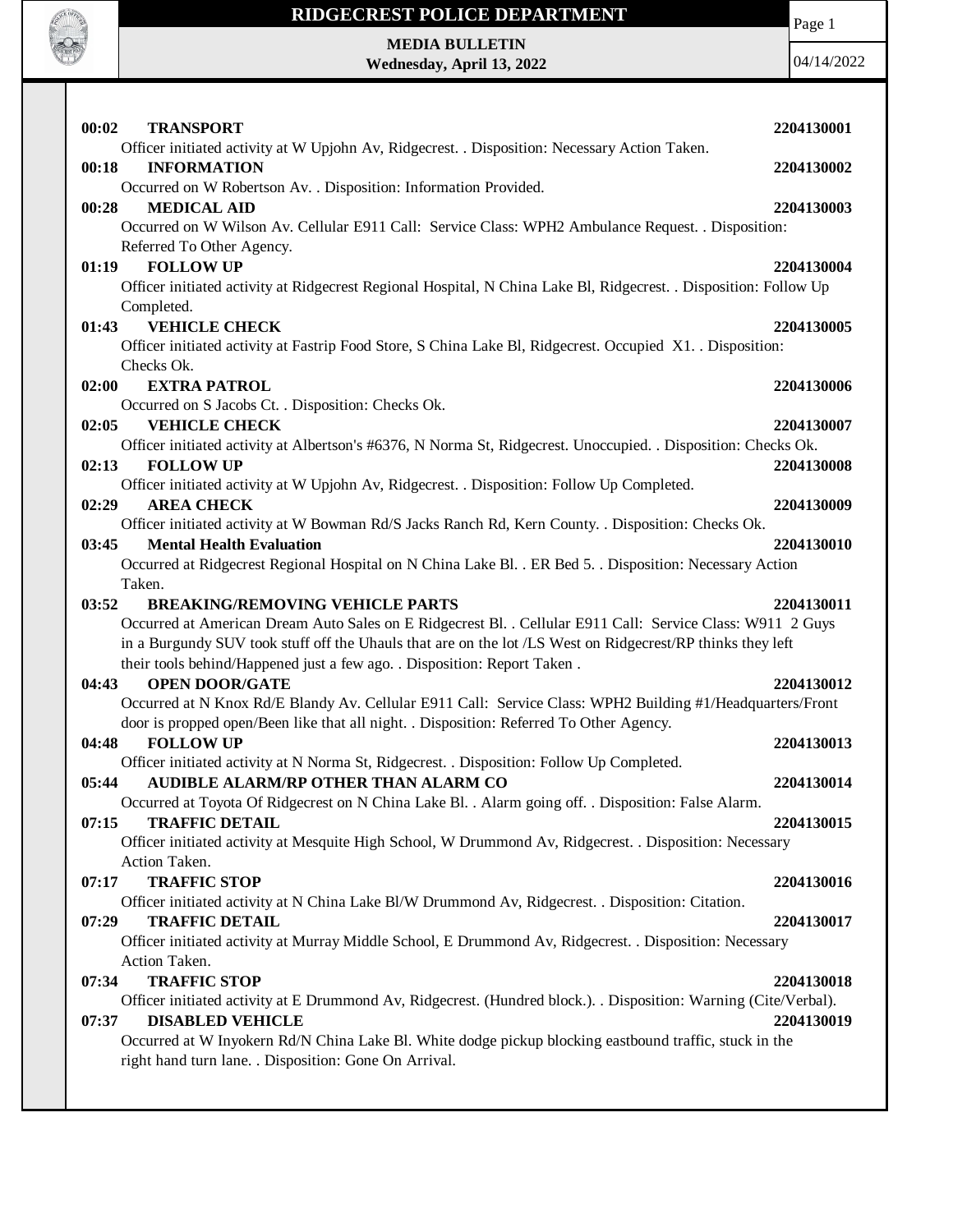

Page 2

## **MEDIA BULLETIN Wednesday, April 13, 2022**

| 07:47<br>POSITIVE CITIZEN CONTACT                                                                                                                       | 2204130020 |
|---------------------------------------------------------------------------------------------------------------------------------------------------------|------------|
| Officer initiated activity at Tennis Courts, E French Av, Ridgecrest. . Disposition: Log Note Only.                                                     |            |
| 07:53<br><b>DETAIL</b>                                                                                                                                  | 2204130021 |
| Officer initiated activity at City Of Ridgecrest, W California Av, Ridgecrest. Evidence run. . Disposition:                                             |            |
| Necessary Action Taken.                                                                                                                                 |            |
| <b>TRAFFIC DETAIL</b><br>07:58                                                                                                                          | 2204130022 |
| Officer initiated activity at Las Flores Elementary School, W Las Flores Av, Ridgecrest. Lidar. . Disposition:                                          |            |
| Necessary Action Taken.                                                                                                                                 |            |
| 08:01<br><b>TRAFFIC STOP</b>                                                                                                                            | 2204130023 |
| Officer initiated activity at W Las Flores Av, Ridgecrest. (Hundred block.). . Disposition: Citation.                                                   |            |
| <b>TRAFFIC DETAIL</b><br>08:03                                                                                                                          | 2204130024 |
| Officer initiated activity at W Upjohn Av/S Abigail St, Ridgecrest. . Disposition: Checks Ok.                                                           |            |
| <b>TRAFFIC STOP</b><br>08:13                                                                                                                            | 2204130025 |
| Officer initiated activity at W Las Flores Av, Ridgecrest. (Hundred block.) no tags on trailer. . Disposition:                                          |            |
| Citation.                                                                                                                                               |            |
| <b>CITIZEN ASSIST</b><br>08:25                                                                                                                          | 2204130026 |
| Officer initiated activity at S China Lake Bl/E Upjohn Av, Ridgecrest. Helped put chain back on bicycle. .                                              |            |
| Disposition: Necessary Action Taken.                                                                                                                    |            |
| <b>MEDICAL AID</b><br>08:45                                                                                                                             | 2204130027 |
| Occurred at Indian Wells Valley Dialysis Ctr on S Richmond Rd. . Service Class: BUSN Ambulance request. .                                               |            |
| Disposition: Referred To Other Agency.                                                                                                                  |            |
| <b>TRAFFIC STOP</b><br>08:52                                                                                                                            | 2204130028 |
| Officer initiated activity at E Bowman Rd/S China Lake Bl, Ridgecrest. . Disposition: Warning (Cite/Verbal).                                            |            |
| 08:55<br><b>SUSPICIOUS CIRCUMSTANCES</b>                                                                                                                | 2204130029 |
| Officer initiated activity at E Bowman Rd, Ridgecrest. . Disposition: Checks Ok.                                                                        |            |
| <b>EXTRA PATROL</b><br>09:07                                                                                                                            | 2204130030 |
| Officer initiated activity at Skate Park, E French Av, Ridgecrest. . Disposition: Checks Ok.                                                            |            |
| <b>MEDICAL AID</b><br>09:10                                                                                                                             | 2204130031 |
| Occurred on N Wayne St. Ambulance request. . Disposition: Referred To Other Agency.                                                                     |            |
| <b>ACO CALL</b><br>09:24                                                                                                                                | 2204130032 |
| Officer initiated activity at S Allen St, Ridgecrest. . Disposition: Animal Control Handled.                                                            |            |
| 09:27<br><b>FOLLOW UP</b>                                                                                                                               | 2204130033 |
| Officer initiated activity at Walker Pass, (Unknown Address), Ridgecrest. . Disposition: Follow Up Completed.                                           |            |
| 09:32<br><b>FOLLOW UP</b>                                                                                                                               | 2204130034 |
| Officer initiated activity at S Sunset St, Ridgecrest. . Disposition: Follow Up Completed.                                                              |            |
| 09:36<br><b>ACO CALL</b>                                                                                                                                | 2204130035 |
| Officer initiated activity at W Mt Rainier Pl, Ridgecrest. Barking dog. . Disposition: Animal Control Handled.                                          |            |
| 911 WIRELESS CALL<br>09:50                                                                                                                              | 2204130036 |
| Occurred at City Of Ridgecrest on W California Av. . Phone malfunctioning. . Disposition: Necessary Action                                              |            |
| Taken.                                                                                                                                                  |            |
| 09:56<br><b>ABANDONED VEHICLE</b>                                                                                                                       | 2204130037 |
| Officer initiated activity at W Perch Av, Ridgecrest. Next to location in empty lot. . Disposition: Log Note Only.                                      |            |
| 911 FOLLOW UP<br>09:58                                                                                                                                  | 2204130038 |
| Occurred at Navy Federal Credit Union on N Balsam St. . Service Class: BUSN Hang up, on call back employee<br>advised code 4. . Disposition: Checks Ok. |            |
| <b>CONTACT CITIZEN</b><br>10:00                                                                                                                         | 2204130039 |
| Officer initiated activity at Murray Middle School, E Drummond Av, Ridgecrest. . Disposition: Information                                               |            |
| Provided.                                                                                                                                               |            |
|                                                                                                                                                         |            |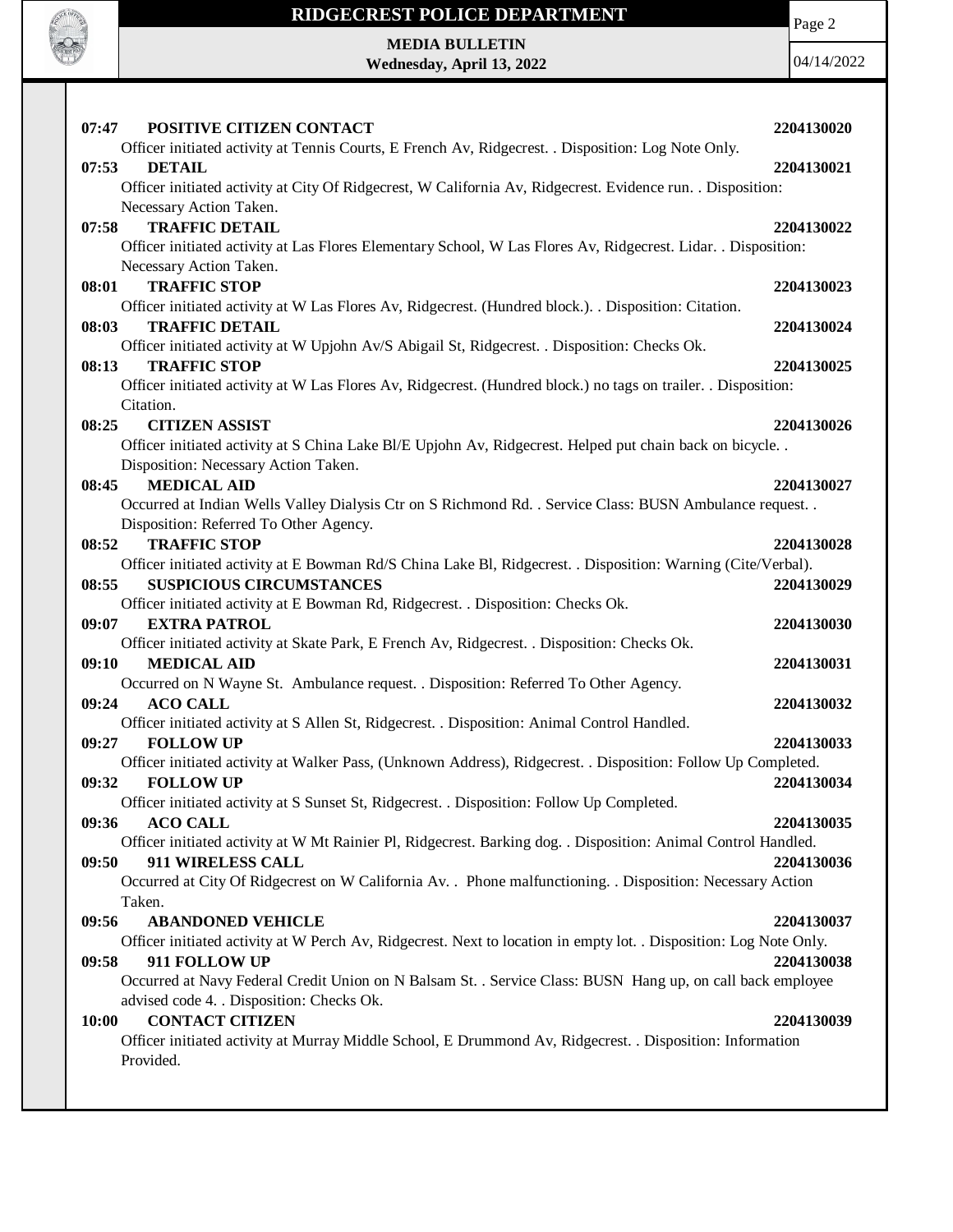

# **RIDGECREST POLICE DEPARTMENT MEDIA BULLETIN**

**Wednesday, April 13, 2022**

Page 3

| 10:02<br><b>TRAFFIC DETAIL</b>                                                                                   | 2204130040 |
|------------------------------------------------------------------------------------------------------------------|------------|
| Officer initiated activity at Murray Middle School, E Drummond Av, Ridgecrest. . Disposition: Call Cancelled.    |            |
| <b>MALICIOUS MISCHIEF</b><br>10:08                                                                               | 2204130041 |
| Officer initiated activity at Petroglyph Park, E French Av, Ridgecrest. . Disposition: Gone On Arrival.          |            |
| <b>CONTACT CITIZEN</b><br>10:31                                                                                  | 2204130042 |
| Officer initiated activity at Burroughs High School, E French Av, Ridgecrest. . Disposition: Information         |            |
| Provided.                                                                                                        |            |
| <b>FOLLOW UP</b><br>10:36                                                                                        | 2204130043 |
| Officer initiated activity at Clarion, N China Lake Bl, Ridgecrest. . Disposition: Follow Up Completed.          |            |
| <b>CONTACT CITIZEN</b><br>10:42                                                                                  | 2204130044 |
| Occurred at City Of Ridgecrest on W California Av. . CALL RP/would like to talk to an officer about an incident  |            |
| from yesterday. . Disposition: Information Provided.                                                             |            |
| <b>SUSPICIOUS CIRCUMSTANCES</b><br>10:49                                                                         | 2204130045 |
| Occurred on W Panamint Av. RP states that all his cameras just turned off and he is wondering if someone did     |            |
| it - RP is currently at the court house. . Disposition: Checks Ok.<br>PROPERTY DAMAGE ONLY TC<br>11:03           | 2204130046 |
| Officer initiated activity at Southern Sierra Landscape, W Ridgecrest Bl, Ridgecrest. . Disposition: Information |            |
| Provided.                                                                                                        |            |
| 11:09<br><b>FOLLOW UP</b>                                                                                        | 2204130047 |
| Occurred at City Of Ridgecrest on W California Av. Disposition: Information Received.                            |            |
| VIOLATION OF COURT ORDER-DOM VIOL<br>11:13                                                                       | 2204130048 |
| Occurred on S Lilac St. is calling him, texting him and yelled at him in front of the court house-Contact RP via |            |
| 21. Disposition: Negative Contact.                                                                               |            |
| <b>DISTURBANCE</b><br>11:47                                                                                      | 2204130049 |
| Officer initiated activity at Murray Middle School, E Drummond Av, Ridgecrest. . Disposition: Report Taken.      |            |
| 12:05<br><b>WELFARE CHECK</b>                                                                                    | 2204130050 |
| Occurred at Women's Center on S China Lake Bl. . Rp states there is a WMA/brown hair/ black jacket/ blue         |            |
| jeans on the side of the street by the main office laying down screaming. Disposition: Checks Ok.                |            |
| 12:08<br><b>WELFARE CHECK</b>                                                                                    | 2204130051 |
| Occurred at S Grande Wy/S China Lake Bl. Unk gender/unk race - looks like someone is laying on the               |            |
| sidewalk. . Disposition: Duplicate Call Entered.                                                                 |            |
| 911 WIRELESS CALL<br>12:16                                                                                       | 2204130052 |
| Occurred on W Wilson Av. Silent line/unable to call back. . Disposition: Log Note Only.                          |            |
| 12:22<br><b>CPS REFERRAL</b>                                                                                     | 2204130053 |
| Occurred at Freedom Park on S Warner St. . Referral Number 0575-4137-3631-4096055. . Disposition: Necessary      |            |
| Action Taken.                                                                                                    |            |
| <b>UNWANTED SUBJECT</b><br>12:52                                                                                 | 2204130054 |
| Occurred at Red Rock Liquor on E California Av. . WFA yelling at things and is now laying by the front           |            |
| door/subject is not leaving after being asked. . Disposition: Checks Ok.                                         |            |
| 911 WIRELESS CALL<br>12:52                                                                                       | 2204130055 |
| Occurred at Walmart Supercenter on E Bowman Rd. . Talking and rustling heard in background/no answer on          |            |
| call back. . Disposition: Necessary Action Taken.                                                                |            |
| <b>FOUND PROPERTY</b><br>12:57                                                                                   | 2204130056 |
| Occurred on N Balsam St. (Hundred block.) RP FOUND AN ID BADGE. . Disposition: Report Taken.                     |            |
| 13:17<br><b>WARRANT SERVICE</b>                                                                                  | 2204130057 |
| Occurred at City Of Ridgecrest on W California Av. . SA/ Usher, Angus Bruce 06/09/1965 WNO/RF008461A             |            |
| Bail/100k Chg/290.013(a) PC                                                                                      |            |
| Sent to LA County Jail. . Disposition: Report Taken.                                                             |            |
|                                                                                                                  |            |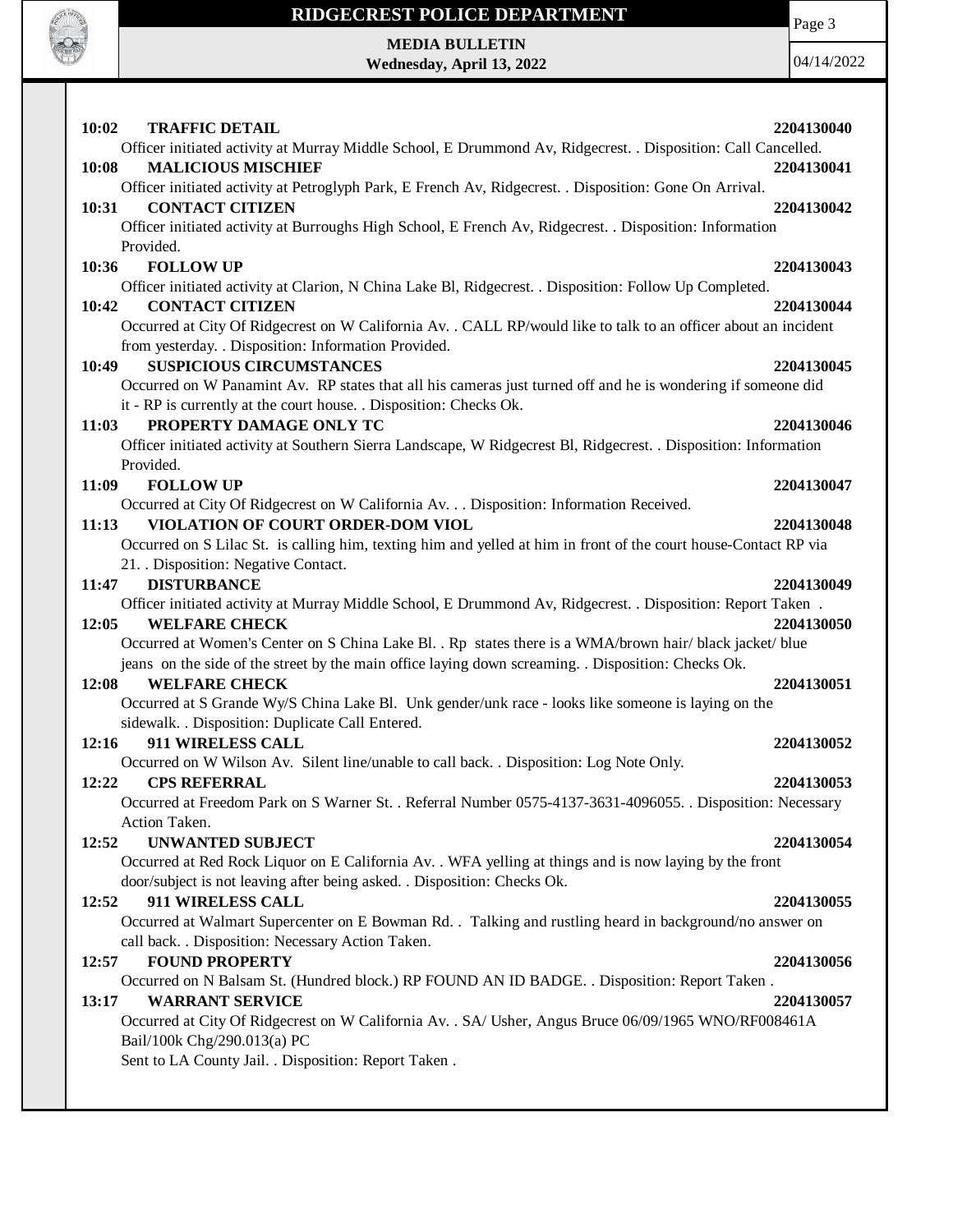

Page 4

**MEDIA BULLETIN Wednesday, April 13, 2022**

| 13:20<br><b>DOMESTIC DISTURBANCE</b><br>Occurred on W Wilson Av. FEMALE SUBJECT ACTING ERRATIC AND BECOMING VERBAL WITH ALL                                                  | 2204130058 |
|------------------------------------------------------------------------------------------------------------------------------------------------------------------------------|------------|
| OCCUPANTS /RP AND OTHERS ARE TRYING TO CALM HER DOWN                                                                                                                         |            |
| DVIR/Skelton, Bradley and Haugen, Brandy/former dating/cohab/no children in common/arguing over break                                                                        |            |
| up. . Disposition: Quiet On Arrival.                                                                                                                                         |            |
| <b>CONTACT CITIZEN</b><br>13:26                                                                                                                                              | 2204130059 |
| Occurred on N Peg St. Contact via 21 -issues with a neighbor. . Disposition: Information Received.                                                                           |            |
| PEDESTRIAN CHECK<br>13:47                                                                                                                                                    | 2204130060 |
| Officer initiated activity at Freedom Park, S Warner St, Ridgecrest. . Disposition: Necessary Action Taken.                                                                  |            |
| <b>MISC COUNTER CALL</b><br>13:56                                                                                                                                            | 2204130061 |
| Occurred at City Of Ridgecrest on W California Av. . Would like to speak to N1 regarding code violations. .                                                                  |            |
| Disposition: Necessary Action Taken.                                                                                                                                         |            |
| <b>FOLLOW UP</b><br>13:58                                                                                                                                                    | 2204130062 |
| Officer initiated activity at N Robalo St, Ridgecrest. . Disposition: Follow Up Completed.                                                                                   |            |
| 14:04<br><b>ELDER ABUSE</b>                                                                                                                                                  | 2204130063 |
| Occurred on S Allen St. RP in the lobby to file report. . Disposition: Report Taken.                                                                                         |            |
| <b>SUSPICIOUS PERSON</b><br>14:10                                                                                                                                            | 2204130065 |
| Occurred on W Ward Av. RP states there is a WMA/blue polo shirt/ sitting in car/has been there for hours/RP<br>states BF asked him why he's there. . Disposition: Checks Ok. |            |
| <b>TRAFFIC DETAIL</b><br>14:11                                                                                                                                               | 2204130066 |
| Officer initiated activity at E Drummond Av, Ridgecrest. (Hundred block.) Lidar. . Disposition: Necessary                                                                    |            |
| Action Taken.                                                                                                                                                                |            |
| 911 WIRELESS CALL<br>14:14                                                                                                                                                   | 2204130067 |
| Occurred at City Of Ridgecrest on W California Av. . Talking heard in background. . Disposition: Necessary                                                                   |            |
| Action Taken.                                                                                                                                                                |            |
| 14:18<br><b>Mental Health Evaluation</b>                                                                                                                                     | 2204130068 |
| Officer initiated activity at Murray Middle School, E Drummond Av, Ridgecrest. . Disposition: Referred To                                                                    |            |
| Other Agency.                                                                                                                                                                |            |
| 14:21<br><b>WELFARE CHECK</b>                                                                                                                                                | 2204130069 |
| Occurred at E California Av/E Grande Wy. Well check on female laying on sidewalk. . Disposition: Gone On                                                                     |            |
| Arrival.                                                                                                                                                                     |            |
| <b>DETAIL</b><br>14:24                                                                                                                                                       | 2204130070 |
| Occurred at Dutch Brothers on S China Lake Bl. . Message board deployed. . Disposition: Information                                                                          |            |
| Received.                                                                                                                                                                    |            |
| 14:25 POSITIVE CITIZEN CONTACT                                                                                                                                               | 2204130071 |
| Occurred at City Of Ridgecrest on W California Av. . Juvenile rp outside the lobby and would like an officer to                                                              |            |
| help them with a video. . Disposition: Necessary Action Taken.                                                                                                               |            |
| <b>TRAFFIC STOP</b><br>14:37                                                                                                                                                 | 2204130072 |
| Officer initiated activity at N China Lake Bl, Ridgecrest. . Disposition: Citation.                                                                                          |            |
| <b>FOLLOW UP</b><br>14:37                                                                                                                                                    | 2204130073 |
| Officer initiated activity at W Wilson Av, Ridgecrest. . Disposition: Necessary Action Taken.                                                                                |            |
| <b>CONTACT CITIZEN</b><br>14:39                                                                                                                                              | 2204130074 |
| Occurred at Pierce Elementary School on N Gold Canyon Dr. . Rp states child caught stealing, would like an                                                                   |            |
| officer to speak to the child. . Disposition: Counselled.                                                                                                                    |            |
| PATROL CHECK<br>14:43                                                                                                                                                        | 2204130075 |
| Officer initiated activity at Skate Park, E French Av, Ridgecrest. . Disposition: Necessary Action Taken.                                                                    |            |
| PATROL CHECK<br>14:44                                                                                                                                                        | 2204130076 |
| Officer initiated activity at Skate Park, E French Av, Ridgecrest. . Disposition: Checks Ok.                                                                                 |            |
|                                                                                                                                                                              |            |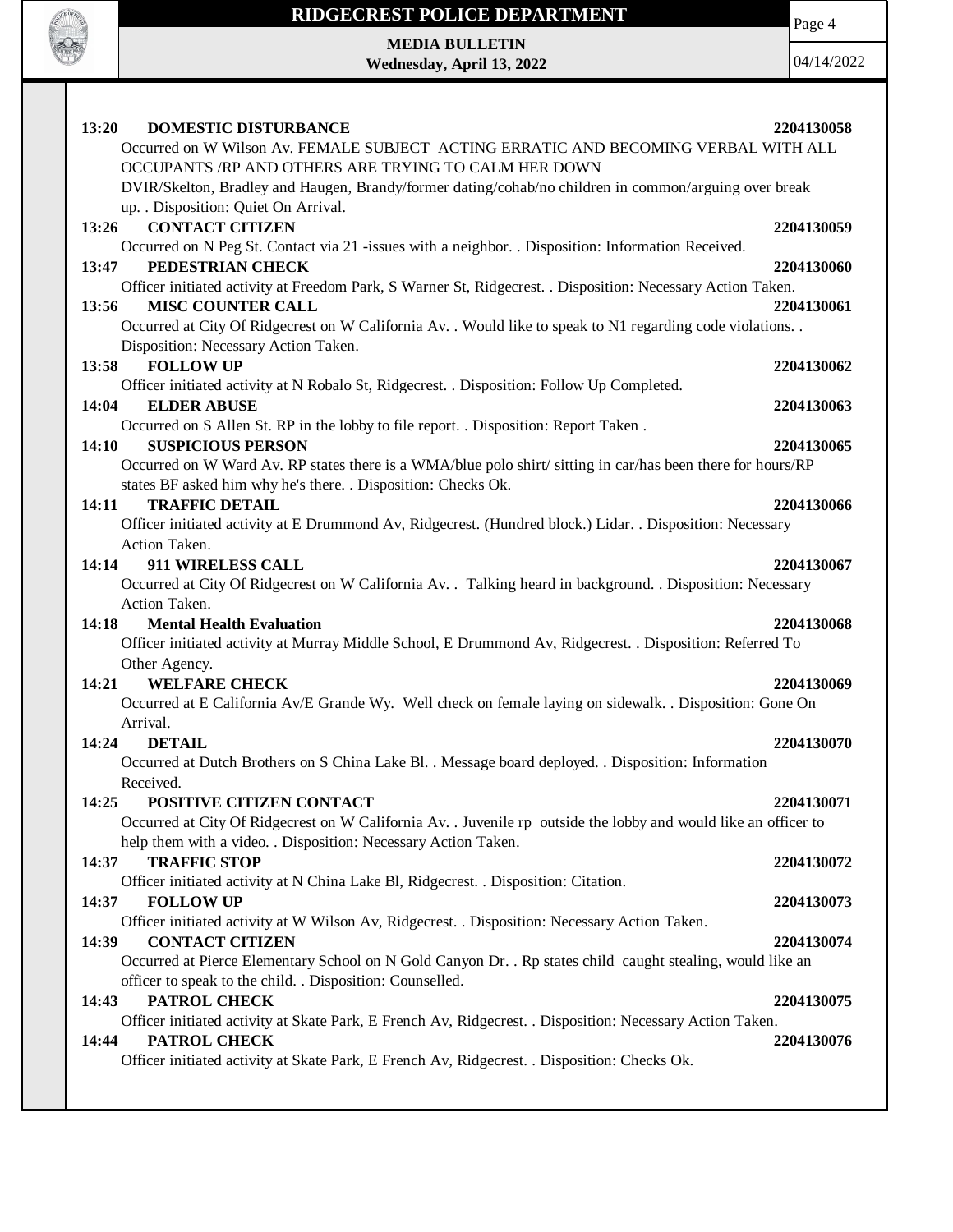

Page 5

**MEDIA BULLETIN Wednesday, April 13, 2022**

| 14:48<br><b>TRAFFIC STOP</b>                                                                                   | 2204130077 |
|----------------------------------------------------------------------------------------------------------------|------------|
| Officer initiated activity at Little Caesar's, N China Lake Bl, Ridgecrest. . Disposition: Citation.           |            |
| <b>CONTACT CITIZEN</b><br>14:59                                                                                | 2204130078 |
| Occurred on W Joyner Av. CALL RP/rp requesting contact from P9. . Disposition: Information Provided.           |            |
| 15:00<br><b>TRAFFIC STOP</b>                                                                                   | 2204130079 |
| Officer initiated activity at Little Caesar's, N China Lake Bl, Ridgecrest. . Disposition: Citation.           |            |
| <b>HIT AND RUN REPORT</b><br>15:08                                                                             | 2204130080 |
| Occurred at Bangkok House Restaurant on W Inyokern Rd. . RP STATES SOMEONE HIT HER VEH/VEH                     |            |
| PARKED/BROKE MIRROR/HAPPENED MONDAY. Contact via 21. . Disposition: Information Provided.                      |            |
| 15:15<br><b>DOMESTIC DISTURBANCE</b>                                                                           | 2204130082 |
| Occurred on N Gold Canyon Dr. Service Class: VOIP RP got a call from xray half - RP states female stated that  |            |
| male was on his way. . Disposition: Unfounded.                                                                 |            |
| <b>FOLLOW UP</b><br>15:15                                                                                      | 2204130083 |
| Occurred at City Of Ridgecrest on W California Av. . Via 21. . Disposition: Follow Up Completed.               |            |
| <b>WELFARE CHECK</b><br>15:27                                                                                  | 2204130084 |
| Occurred on W Sullivan Av. Rp states she hasnt heard from a tenant in a while and the tenant hasnt paid rent   |            |
| for a couple of months/rps property manager went to the home and there was no answer and packages and          |            |
| mail have been in the mailbox for a few days now. . Disposition: Negative Contact.                             |            |
| <b>DOMESTIC DISTURBANCE</b><br>15:40                                                                           | 2204130085 |
| Occurred on W Langley Av. Wife just keyed his truck and threw beer all over him. . Disposition: Unfounded.     |            |
| <b>MEDICAL AID</b><br>15:46                                                                                    | 2204130086 |
| Occurred on N Fairview St. Ambulance request. . Disposition: Referred To Other Agency.                         |            |
| 15:50<br><b>EXTRA PATROL</b>                                                                                   | 2204130087 |
| Officer initiated activity at Skate Park, E French Av, Ridgecrest. . Disposition: Checks Ok.                   |            |
| <b>CONTACT CITIZEN</b><br>16:00                                                                                | 2204130088 |
| Occurred on S Lilac St. . Disposition: Call Cancelled.                                                         |            |
| <b>ACO CALL</b><br>16:14                                                                                       | 2204130089 |
| Officer initiated activity at N American St, Ridgecrest. Deceased cat. . Disposition: Animal Control Handled.  |            |
| 16:17<br><b>INFORMATION RECEIVED</b>                                                                           | 2204130090 |
| Occurred on W Moyer Av. INFO REC. . Disposition: Information Received.                                         |            |
| <b>MISSING PERSON</b><br>16:23                                                                                 | 2204130091 |
| Occurred on E Church Av. RP states her uncle is missing RP states his truck is not here. . Disposition:        |            |
| Cancelled by RP.                                                                                               |            |
| 16:30<br><b>ACO CALL</b>                                                                                       | 2204130092 |
| Officer initiated activity at Murray Middle School, E Drummond Av, Ridgecrest. Loose Dog. . Disposition:       |            |
| Animal Control Handled.                                                                                        |            |
| <b>MISSING JUV</b><br>16:35                                                                                    | 2204130093 |
|                                                                                                                |            |
| Occurred at City Of Ridgecrest on W California Av. . Missing juvenile - cancelled prior to call being put in - |            |
| child found. . Disposition: Cancelled by RP.                                                                   |            |
| <b>FOLLOW UP</b><br>16:37                                                                                      | 2204130094 |
| Officer initiated activity at N Peg St, Ridgecrest. . Disposition: Follow Up Completed.                        |            |
| 911 WIRELESS CALL<br>16:48                                                                                     | 2204130095 |
| Occurred at City Of Ridgecrest on W California Av. . Silent line/unable to call back. . Disposition: Necessary |            |
| Action Taken.                                                                                                  |            |
| <b>FOLLOW UP</b><br>16:50                                                                                      |            |
|                                                                                                                | 2204130096 |
| Occurred on S Silver Ridge St. Fu on inc 2204100024. . Disposition: Follow Up Completed.                       |            |
| <b>CONTACT CITIZEN</b><br>16:53                                                                                | 2204130097 |
| Occurred on W Vulcan Av. Contact rp via 21 re 22-515. Disposition: Information Received.                       |            |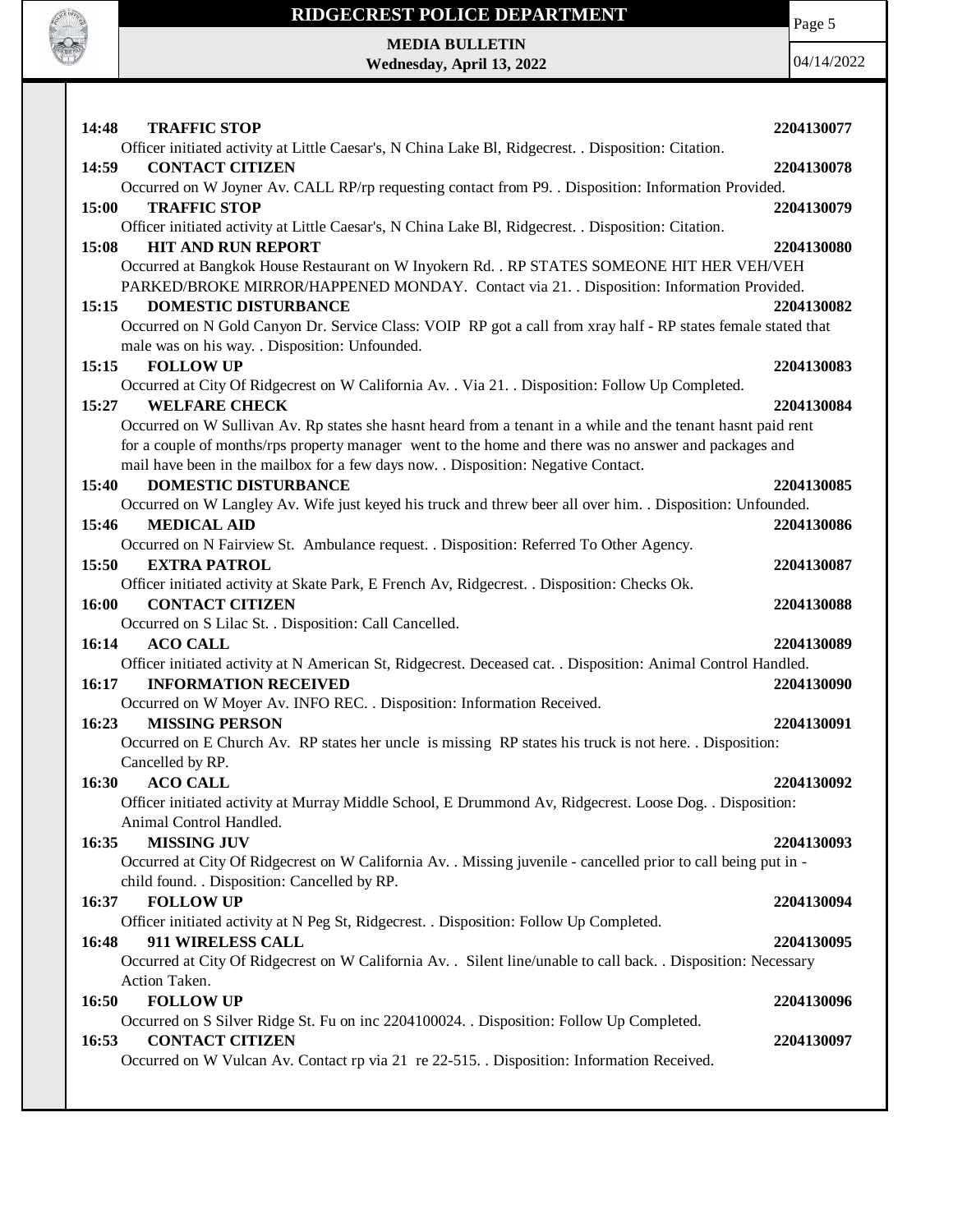

Page 6

**MEDIA BULLETIN Wednesday, April 13, 2022**

| 17:14<br><b>UNWANTED SUBJECT</b><br>Occurred on S Sunland St. Neighborhood juveniles are trespassing in RP's front yard. . Disposition: Necessary                                                                                                                                                                                                            | 2204130098 |
|--------------------------------------------------------------------------------------------------------------------------------------------------------------------------------------------------------------------------------------------------------------------------------------------------------------------------------------------------------------|------------|
| Action Taken.<br><b>CONTACT CITIZEN</b><br>17:35<br>Occurred on W Joyner Av. RP has questions. . Disposition: Information Provided.                                                                                                                                                                                                                          | 2204130099 |
| <b>CONTACT CITIZEN</b><br>17:36<br>Occurred on W Panamint Av. Requests phone call from S4. . Disposition: Log Note Only.                                                                                                                                                                                                                                     | 2204130100 |
| <b>EXTRA PATROL</b><br>17:44<br>Occurred at College Heights Apartments on S College Heights Bl. . RP requests extra patrol due to unk subj/s                                                                                                                                                                                                                 | 2204130101 |
| tampering with her vehicle. Parked in carport. . Disposition: Information Received.<br>17:55<br><b>SUBPOENA SERVICE</b>                                                                                                                                                                                                                                      | 2204130102 |
| Officer initiated activity at W Wilson Av, Ridgecrest. . Disposition: Negative Contact.<br><b>BURGLARY - RESIDENTIAL - REPORT</b><br>17:56<br>Occurred on W Haloid Av. Ctc at residence. . Disposition: Necessary Action Taken.                                                                                                                              | 2204130103 |
| 18:03<br><b>DISTURBANCE - MUSIC</b><br>Occurred at Santiago Ridgecrest Estates on W Ward Av. . Loud music past 6-8 hours. . Disposition: Quiet On                                                                                                                                                                                                            | 2204130104 |
| Arrival.<br><b>SUBPOENA SERVICE</b><br>18:05                                                                                                                                                                                                                                                                                                                 | 2204130105 |
| Officer initiated activity at W Robertson Av, Ridgecrest. . Disposition: Negative Contact.<br><b>WARRANT ARREST</b><br>18:17<br>Occurred at W Reeves Av/N Wayne St. Anon RP reports intoxicated driver with bottle of open alcohol in car,<br>and infant in back seat, driving around town.<br>SA/Campbell, Crystal Dawn 06/28/85 Chgs/14601 VC/529(a)(3) PC | 2204130106 |
| RF008308A No Bail Chg/496D(a) PC<br>Booked CRF. . Disposition: Arrest Made.                                                                                                                                                                                                                                                                                  |            |
| <b>MEDICAL AID</b><br>18:26<br>Occurred on S Yorktown St. Cellular E911 Call: Service Class: WPH2 Med Aid. . Disposition: Referred To                                                                                                                                                                                                                        | 2204130107 |
| Other Agency.                                                                                                                                                                                                                                                                                                                                                | 2204130110 |
| 19:09<br><b>BATTERY SPOUSE/COHABITANT</b><br>Occurred on W Haloid Av. (Hundred block.) Male asked RP to call for assistance. WMA/shirtless in front<br>yard of a house. Female called PD from inside the res, stating male threw liquor at her and fled on foot EB.                                                                                          |            |
| SA/Stan, Devon Thomas 08/15/2000 Chg/243(e)(1) PC Booked CRF. . Disposition: Arrest Made.<br><b>WELFARE CHECK</b><br>19:13<br>Occurred at W Drummond Av/N Norma St. Cellular E911 Call: Service Class: W911 Dark skinned male/blu                                                                                                                            | 2204130111 |
| hoody/red shorts<br>seems disoriented and possibly UI, wandering around in street. . Disposition: Necessary Action Taken.<br>PRISONER TRANSPORT<br>20:05<br>Occurred at City Of Ridgecrest on W California Av. . 22-1207 Campbell                                                                                                                            | 2204130113 |
| 22-1208 Stan. . Disposition: Necessary Action Taken.<br><b>FOLLOW UP</b><br>20:57<br>Officer initiated activity at S Lilac St, Ridgecrest. . Disposition: Follow Up Completed.                                                                                                                                                                               | 2204130114 |
|                                                                                                                                                                                                                                                                                                                                                              |            |
|                                                                                                                                                                                                                                                                                                                                                              |            |